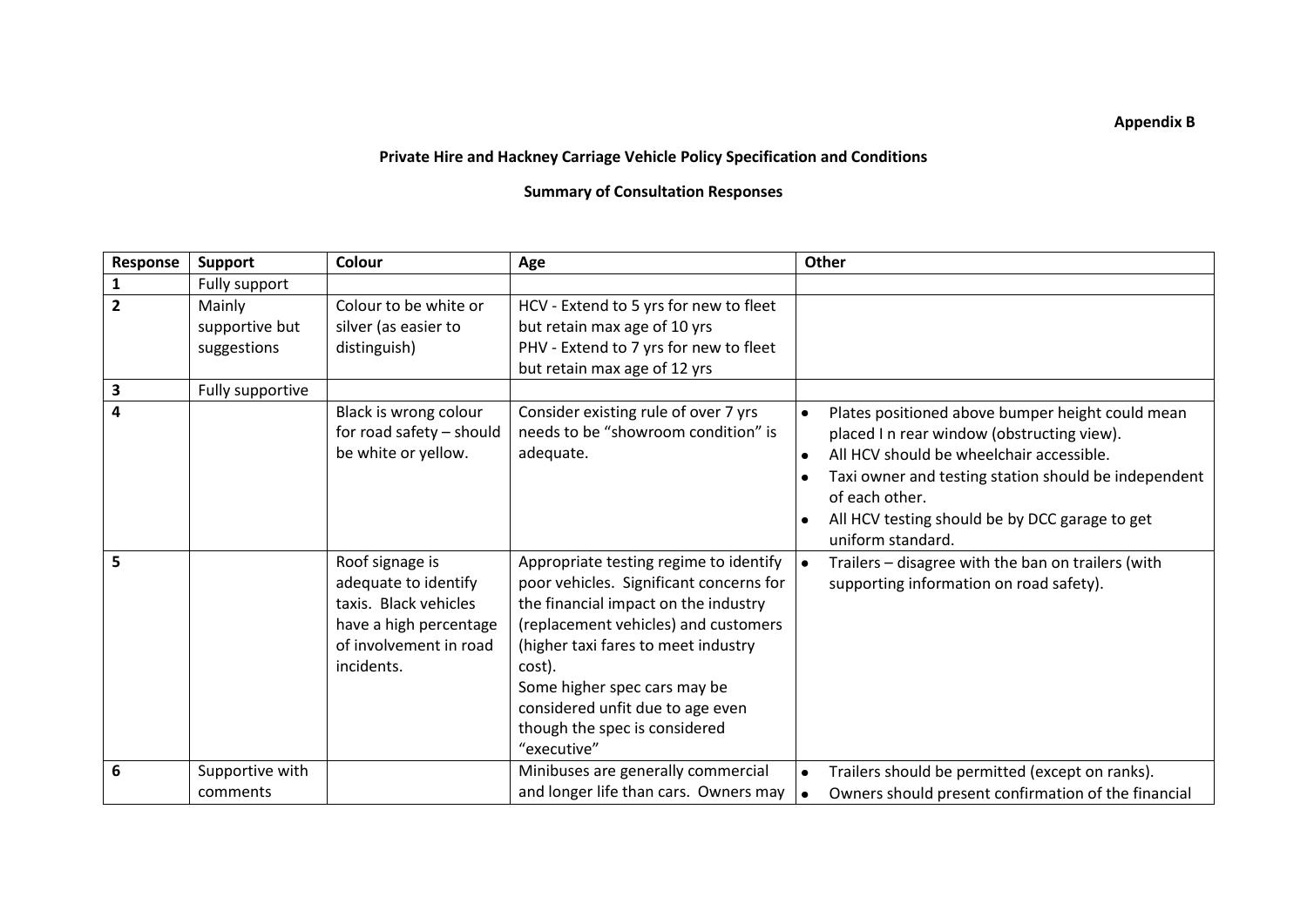|    |                                          |                                                                                                                                                                                             | not replace such vehicles in turn<br>impacting on the number of<br>wheelchair accessible vehicles.                                                                                                                                                                                              | ability to maintain a vehicle.<br>Second hand tyres should be banned.<br>Vehicles should be permitted in line with their<br>approved seating capacity.<br>Increase costs of HCV plate, thus reducing number of<br>HCVs.<br>Reduce PHV costs thus increasing PHV numbers.<br>٠                                                                                |
|----|------------------------------------------|---------------------------------------------------------------------------------------------------------------------------------------------------------------------------------------------|-------------------------------------------------------------------------------------------------------------------------------------------------------------------------------------------------------------------------------------------------------------------------------------------------|--------------------------------------------------------------------------------------------------------------------------------------------------------------------------------------------------------------------------------------------------------------------------------------------------------------------------------------------------------------|
| 7  |                                          |                                                                                                                                                                                             | Remove minimum age restriction of 3<br>yrs but retain maximum of 10 yrs.                                                                                                                                                                                                                        |                                                                                                                                                                                                                                                                                                                                                              |
| 8  |                                          | Black is difficult to<br>maintain and is<br>uncomfortable in the<br>warmer months.<br>Signage exists to<br>identify taxis.<br>Additional industry<br>costs for obtaining<br>black vehicles. | No age restriction in DSA guidelines.                                                                                                                                                                                                                                                           | Quality of vehicles has improved due to increased<br>$\bullet$<br>enforcement activity.<br>Increase costs for industry and users.                                                                                                                                                                                                                            |
| 9  |                                          | London has withdrawn<br>the black cab only<br>requirement.                                                                                                                                  | Owner / drivers at disadvantage<br>against fleet operators (economies of<br>scale?)                                                                                                                                                                                                             | Doesn't support the unrestricted numbers of HCV.<br>$\bullet$<br>No way of enforcing confirmation of the financial<br>$\bullet$<br>ability to maintain a vehicle.<br>Trailers - doesn't support proposal (can use vehicle<br>for personal use for which may involve use of a<br>trailer).                                                                    |
| 10 | Supports and<br>welcomes<br>improvements |                                                                                                                                                                                             | Age (minimum and maximum) is one<br>factor but mileage is better indicator.<br>Consideration should be given for<br>relaxation in certain specific<br>circumstances e.g. school transport.<br>Age implications may give unfair<br>competition to neighbouring<br>companies (who do not have age | Ability to licence 8-seater vehicles must be retained<br>for efficiency / cost savings.<br>Access for wheelchair users should include side and<br>$\bullet$<br>rear access (not side only).<br>No benefit in providing documentary financial<br>$\bullet$<br>evidence of ability to maintain a vehicle.<br>Policy should specify what is acceptable damage / |